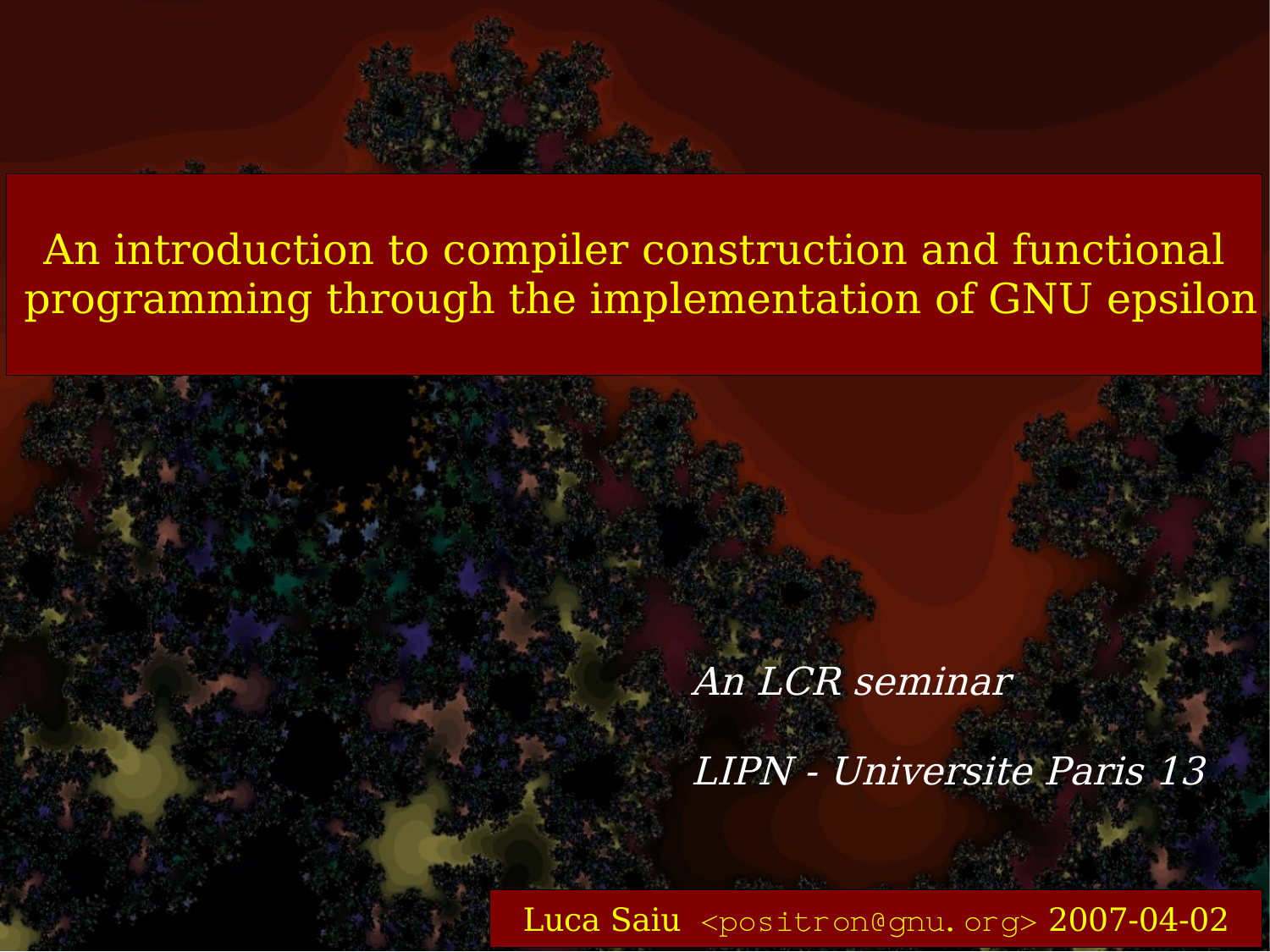# Who I am and what I do here

Introducing myself

**I** come from Pisa...



I'm working on Marionnet with Jean-Vincent Loddo:

- Para-virtualization
- **Networks**
- Kernel programming
- GUIs in a functional language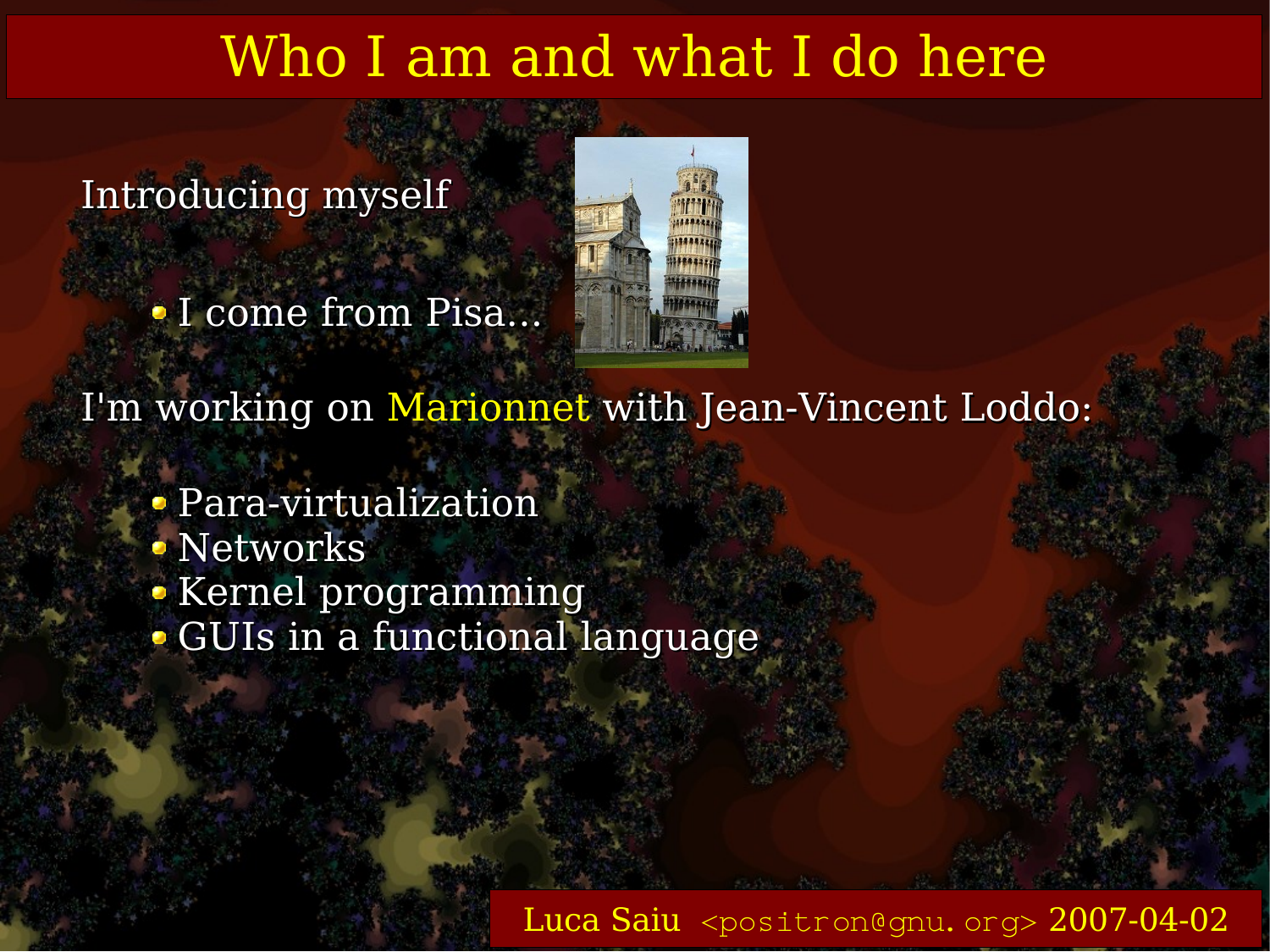## Presentation outline

We're going to talk about...

• Functional programming in a practical context

**GNU** epsilon: an overview of how it is now...

**...an of how it will be** 

(free software and the GNU Project)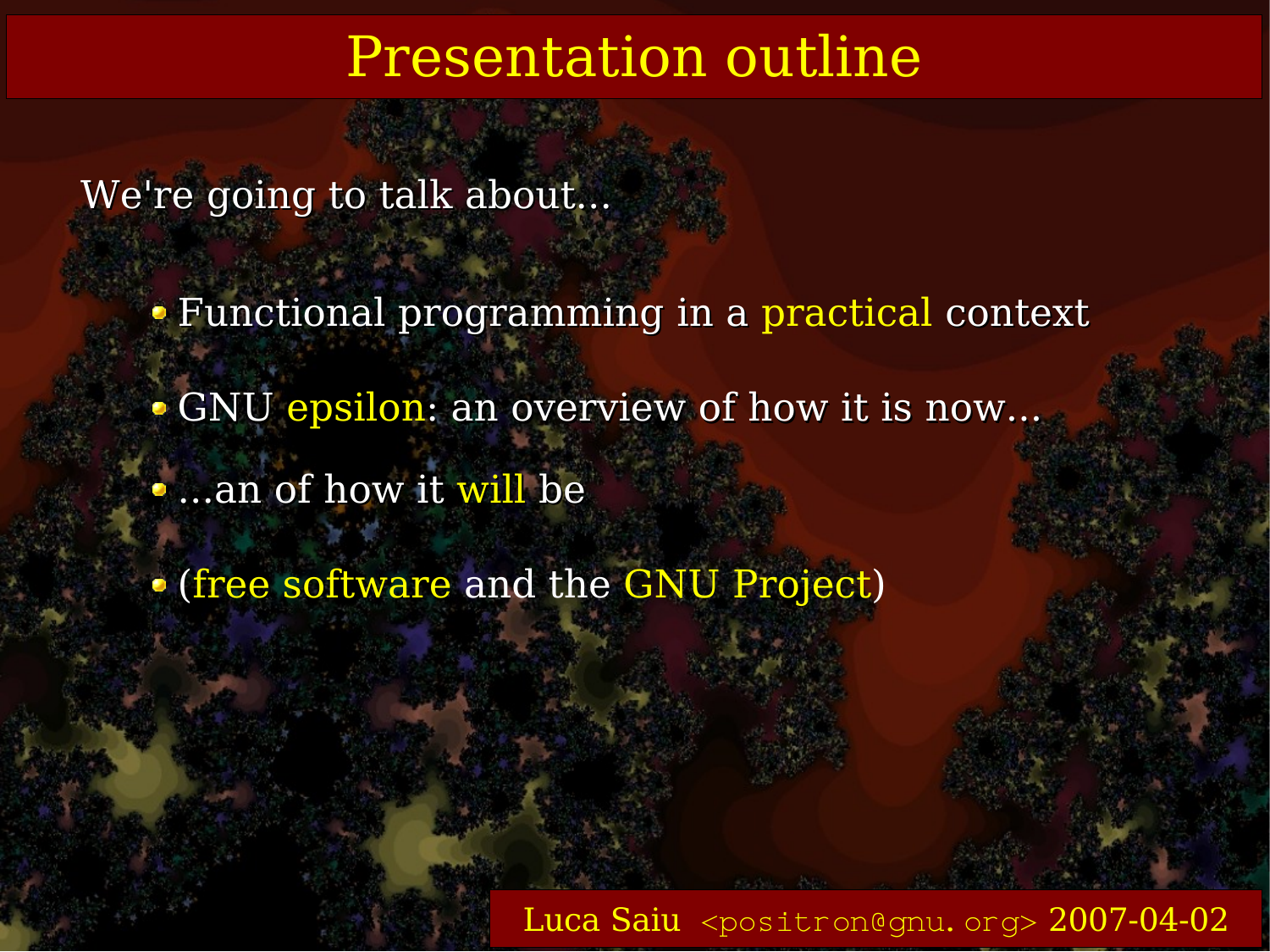## Functional programming in practice

Now I could...

• explain λ–calculus, ω–order, types, syntax, semantics

• or just impress you with a demonstration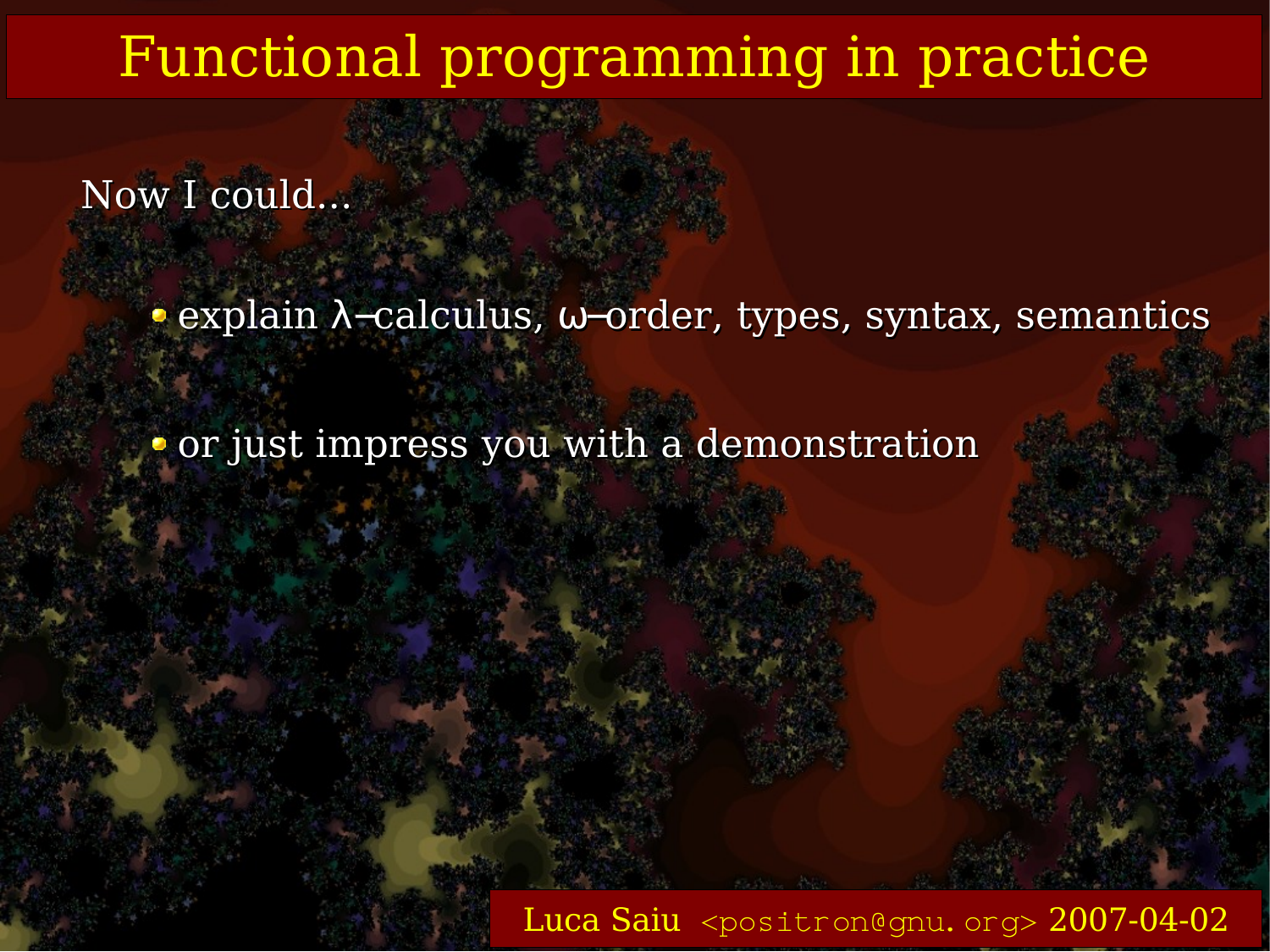## A practical demonstration

No time for showing you a compiler, unfortunately...

 $dy/dx = 0$  (with  $y \neq x$ )  $dx/dx = 1$  $d(f(x) + g(x))/dx = df(x)/dx + dg(x)/dx$  $d(f(x) - g(x))/dx = df(x)/dx - dg(x)/dx$  $d(f(x) * g(x))/dx = df(x)/dx * g(x) + f(x) * dg(x)/dx$  $d(sin(f(x)))/dx = cos(f(x)) * df(x)/dx$  $d(\cos(f(x)))/dx = -\sin(f(x)) * df(x)/dx$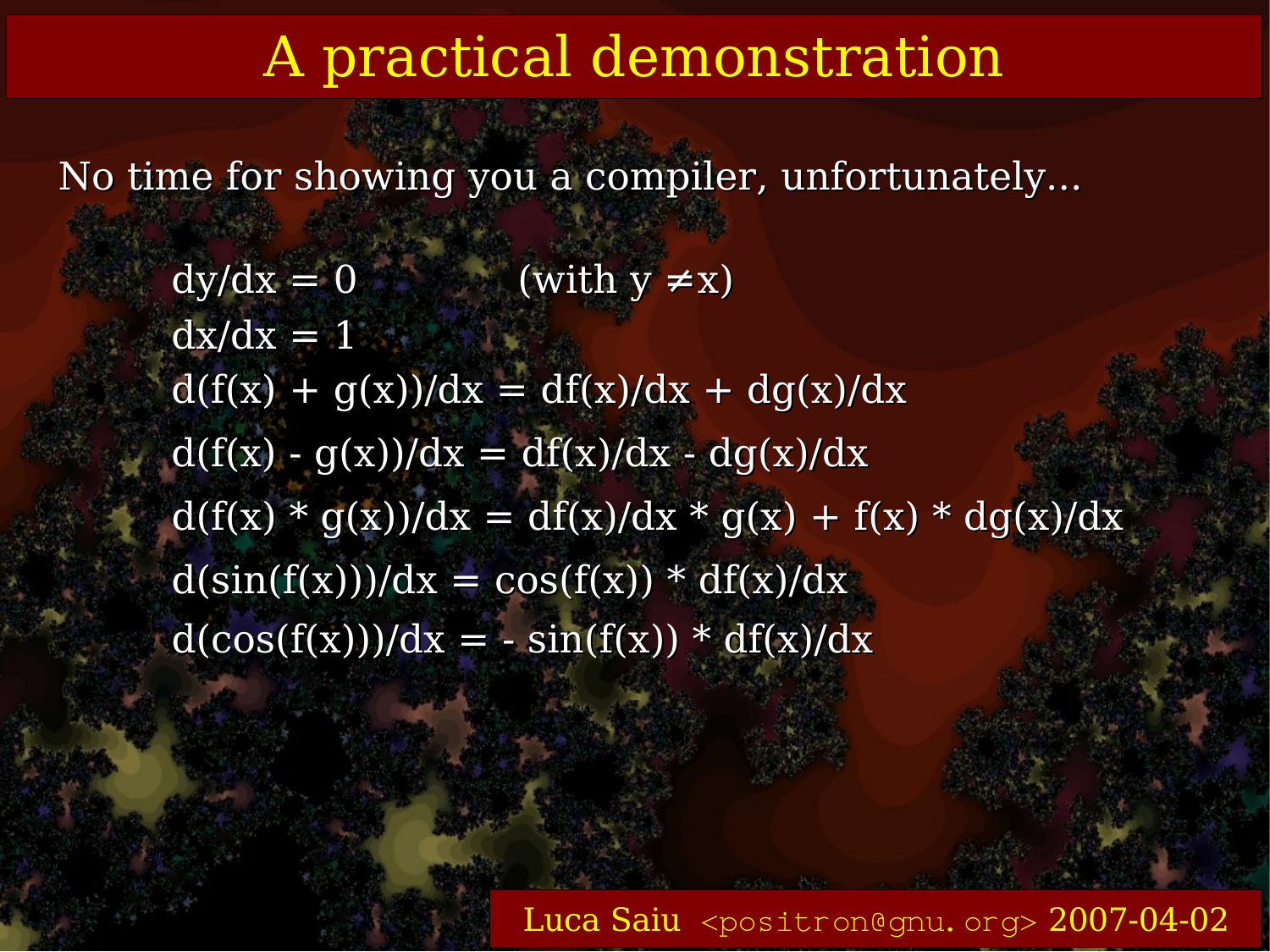## The demonstration

...

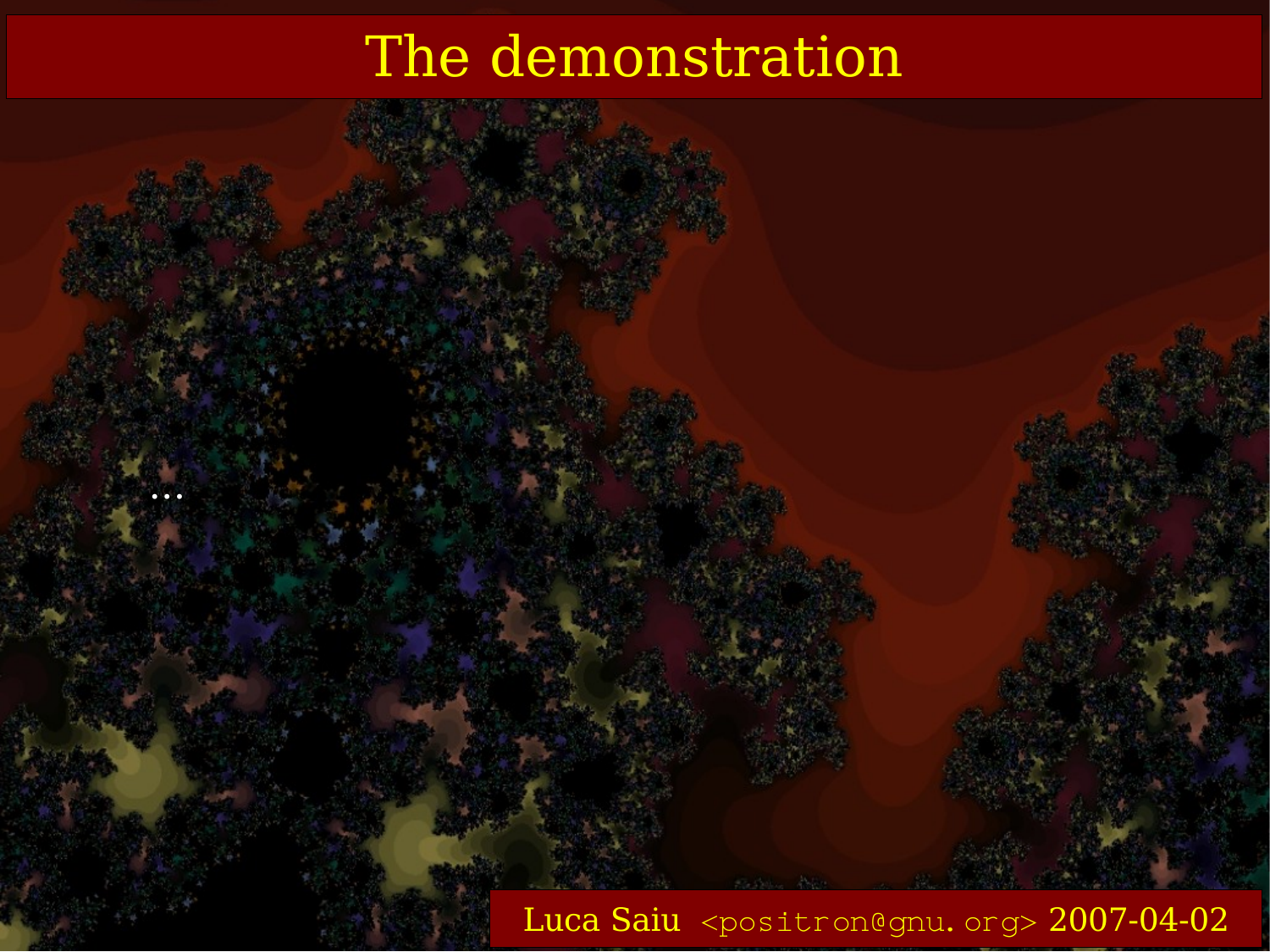# epsilon: applications

As you have just seen epsilon **is** usable, but not polished yet. Applications:

- **Programming tools:** epsilonlex and epsilonyacc
- Interpreters and compilers: BASIC, Lisp, Prolog, ...
	- Simple graphic hacks
- ICFP Programming Contests: 2004 and 2005
- Some AI applications (games)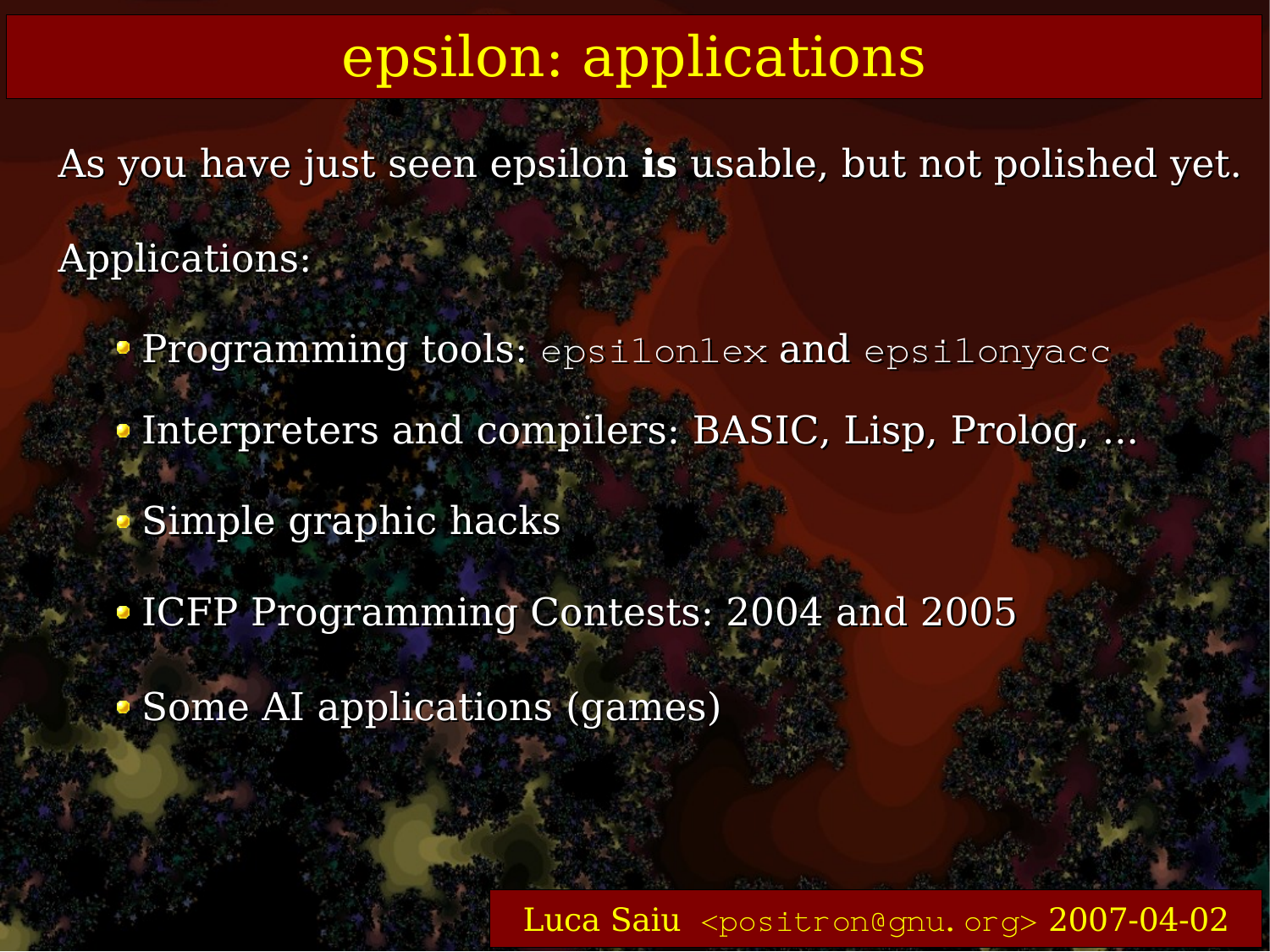# epsilon: features

Some features of the implementation you saw:

• Higher-order

Static typing: type inference, parametric polymorphism

Quite a lot of ground types

Monadic I/O

• An half-decent library

Relatively efficient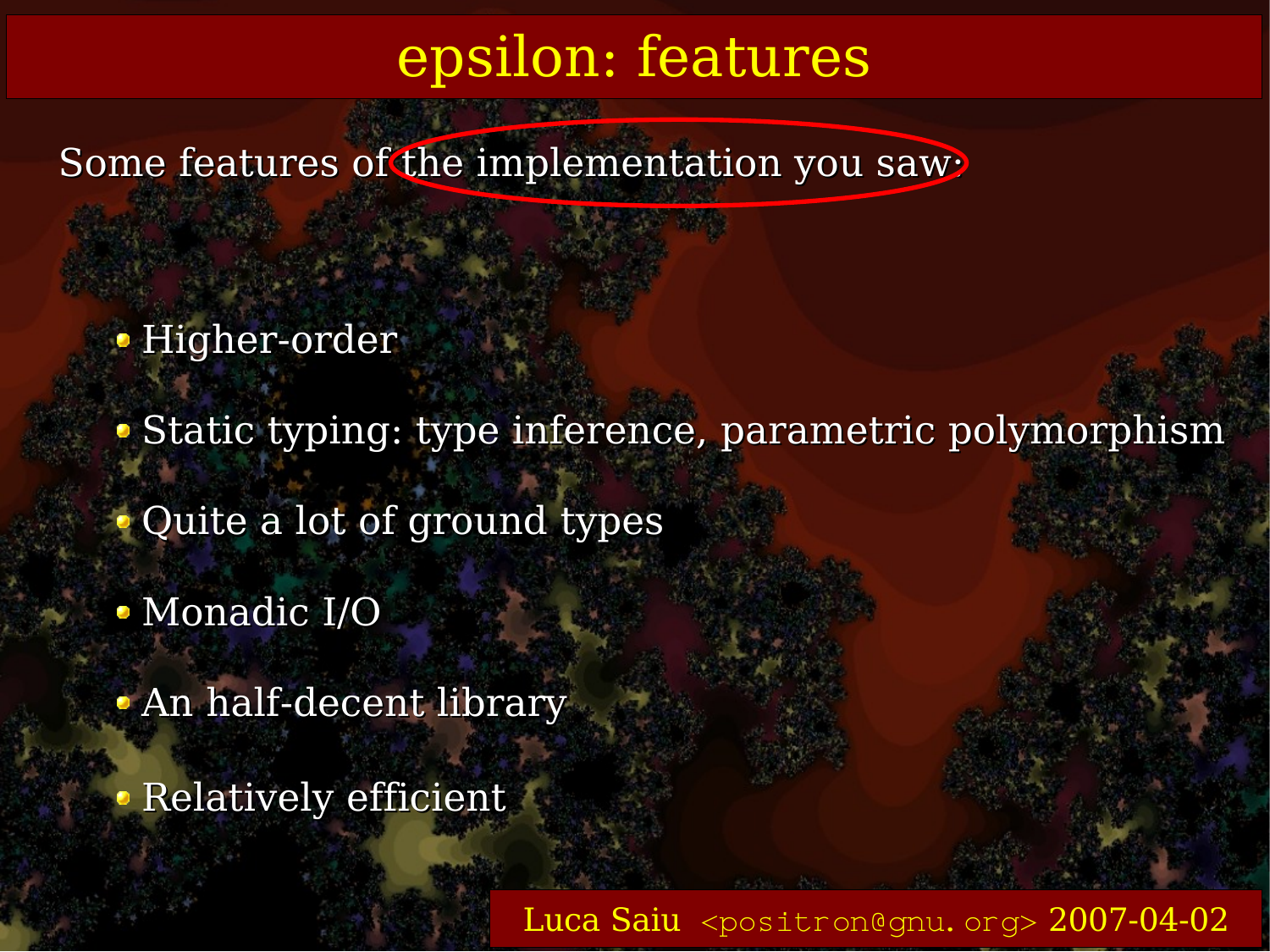## epsilon: history

Three implementations: 2001-2002, 2002-2006, 2006-

• ~60,000 lines of C code

 $\bullet$  My MD thesis describes each implementation in (relative) detail

(it's available on my home-page here at LIPN)

• You saw the second implementation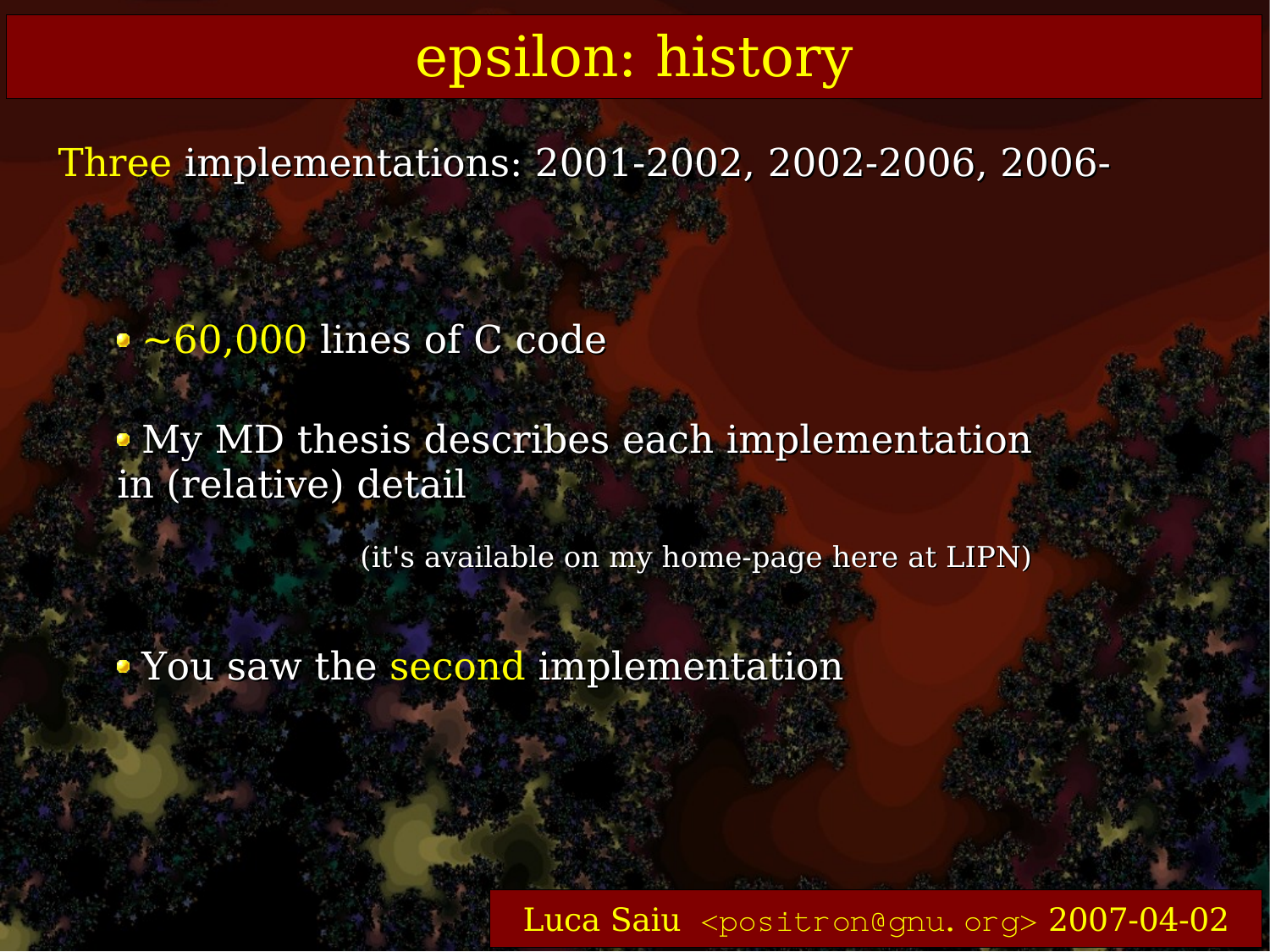## epsilon: the second implementation

- Compiler written in C
- Assembler from textual notation to bytecode
- Bytecode interpreter

Separate compilation is supported: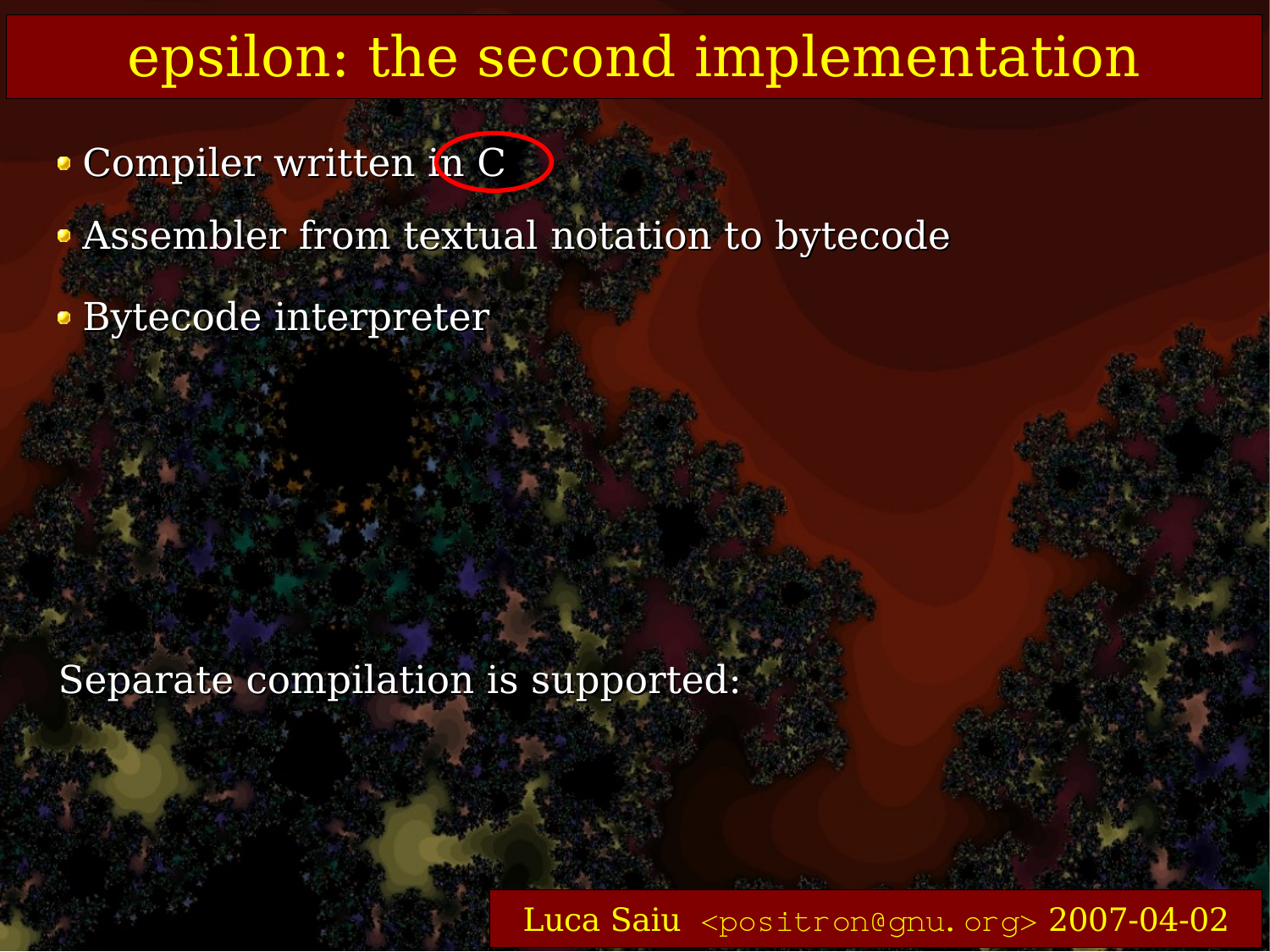### Compilation model



Luca Saiu – 02-04-2007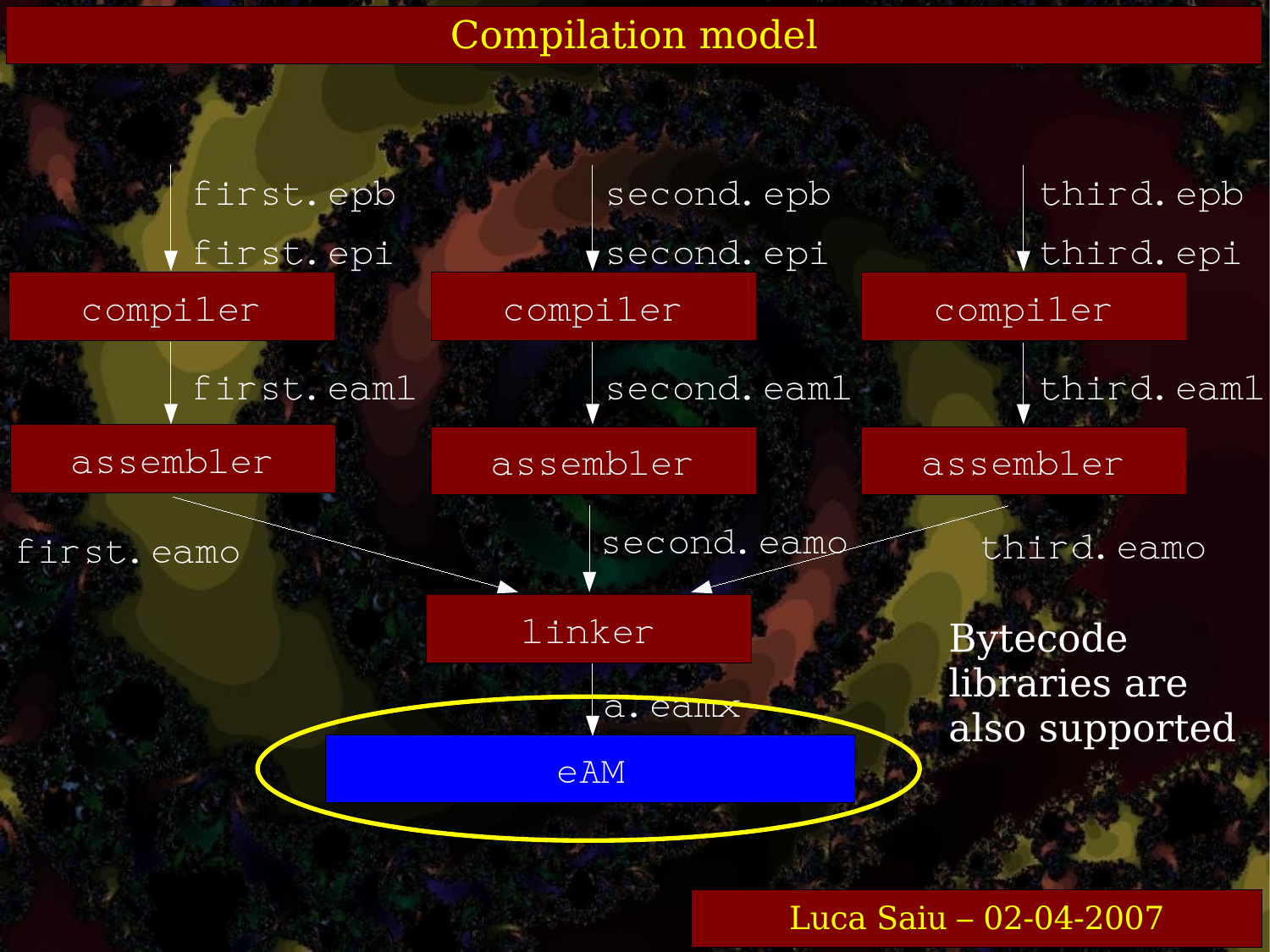### Second implementation (2002-2006): eAM

### Two execution models:

a.eamx a.eamx

interpreter

runtime

translator

a.eamx

**GCC** 

a.out

This file may be **huge** (~megabytes)...

...which limits the solution's practicality

#### Luca Saiu – 02-04-2007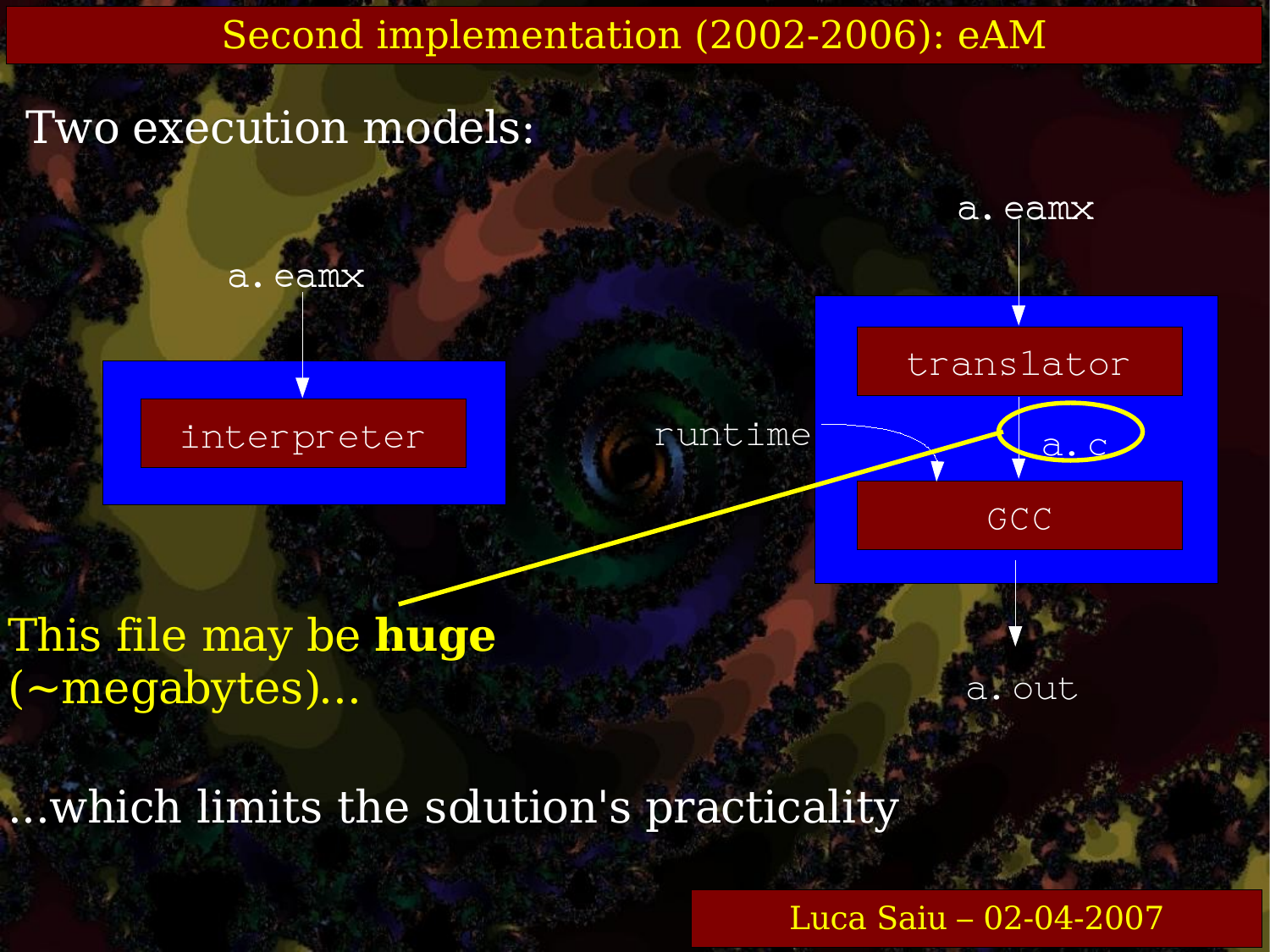### epsilon and GNU

## epsilon is part of the GNU Project

#### Luca Saiu – 02-04-2007

WWWW.

 $\widehat{\bullet}$ 

 $\widehat{\mathcal{C}}$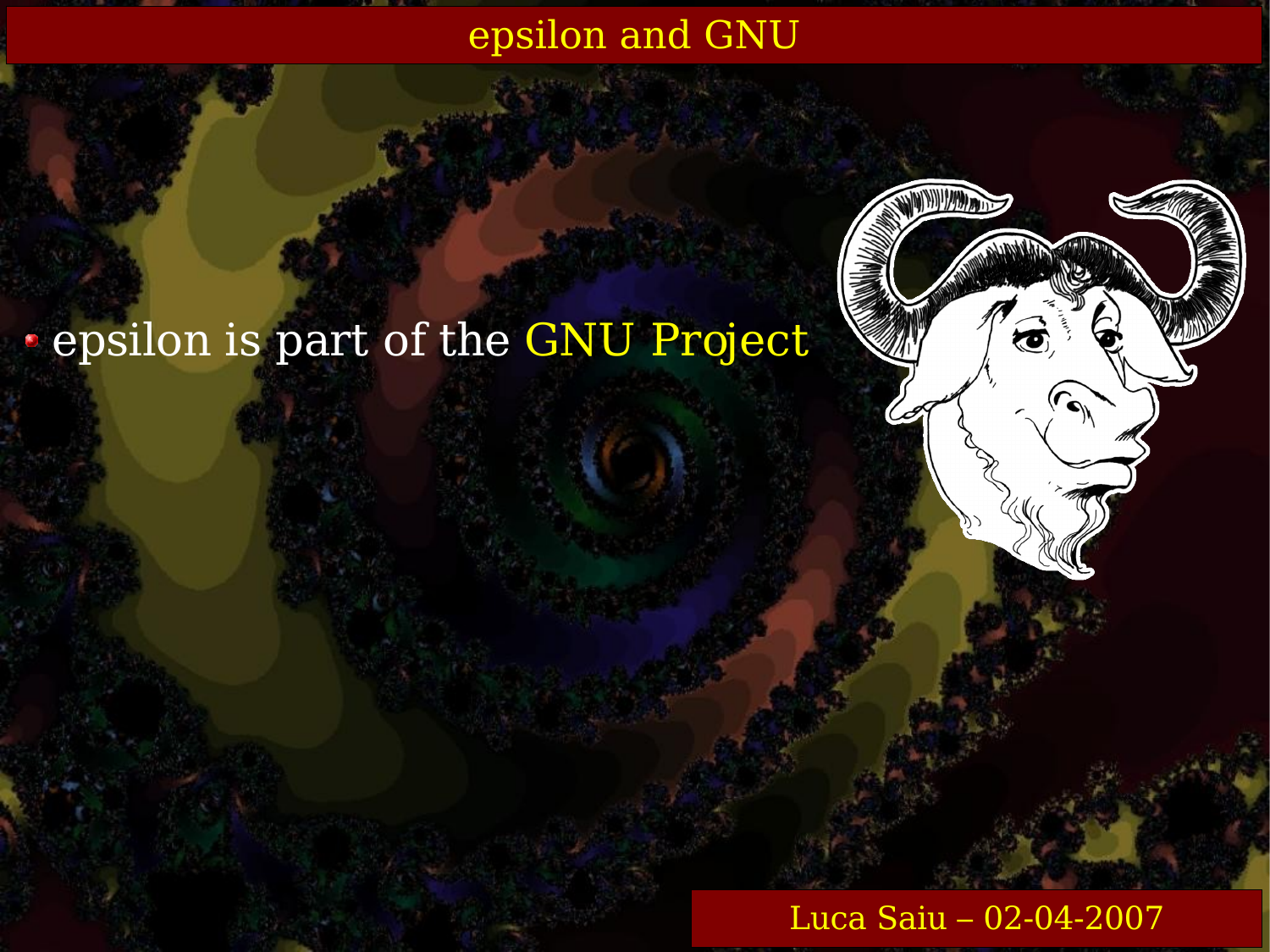## Free Software

A philosophical movement started by Richard M. Stallman in the early Eighties...



(Original author of Emacs, GCC, ...)

**...its history is extremely interesting, but we have no** time now some that the contact me)

• Huge success: tens of thousands of programs, several whole operating systems...

...but first of all a movement based on ethical values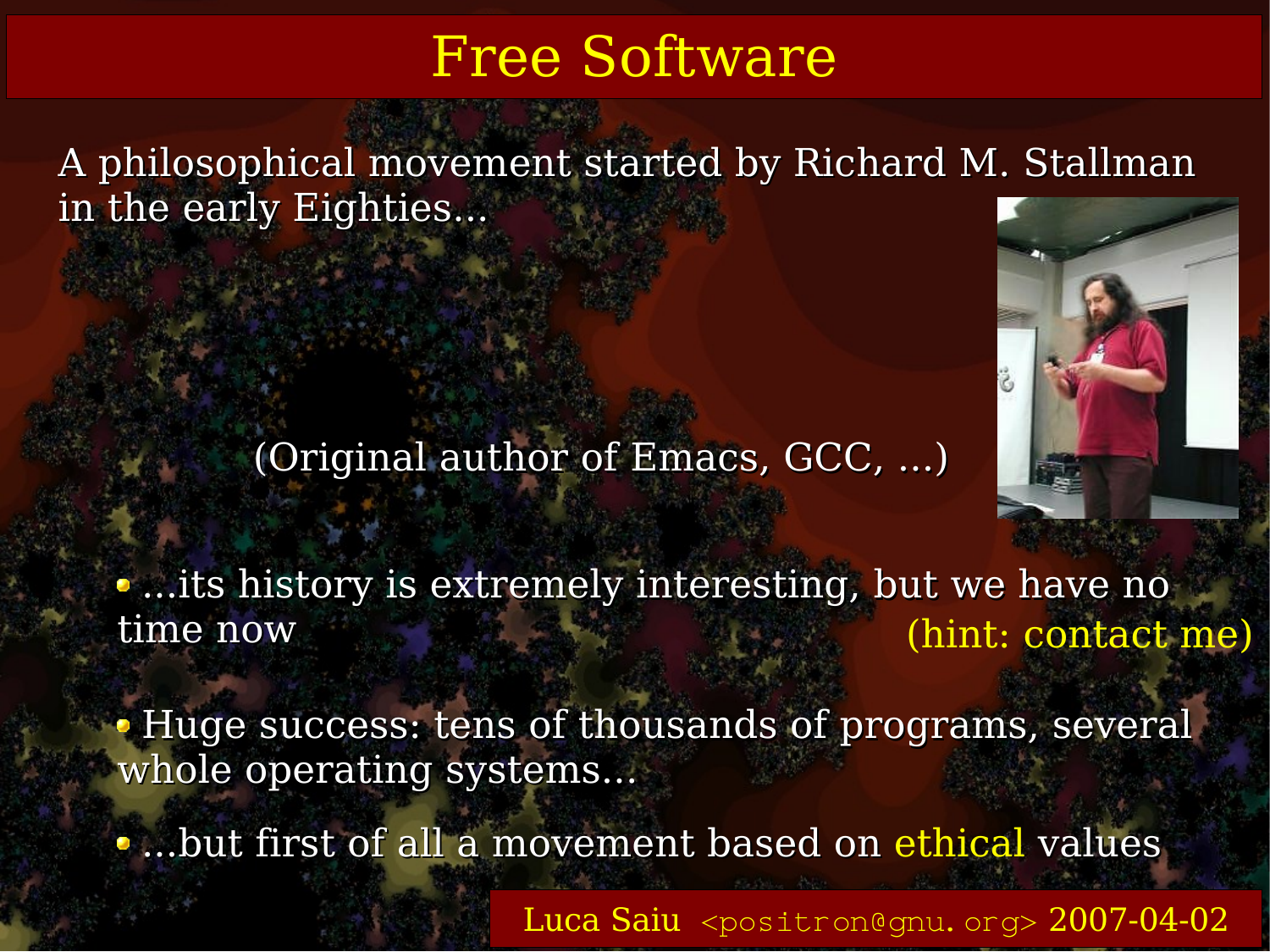## The four freedoms

• The freedom to use the software, for any purpose

• The freedom to modify it to suit your needs

The freedom of distributing copies of it "to help your neighbor"

The freedom of distributing modified copies of it "to help the community

• Copyleft: the GNU General Public License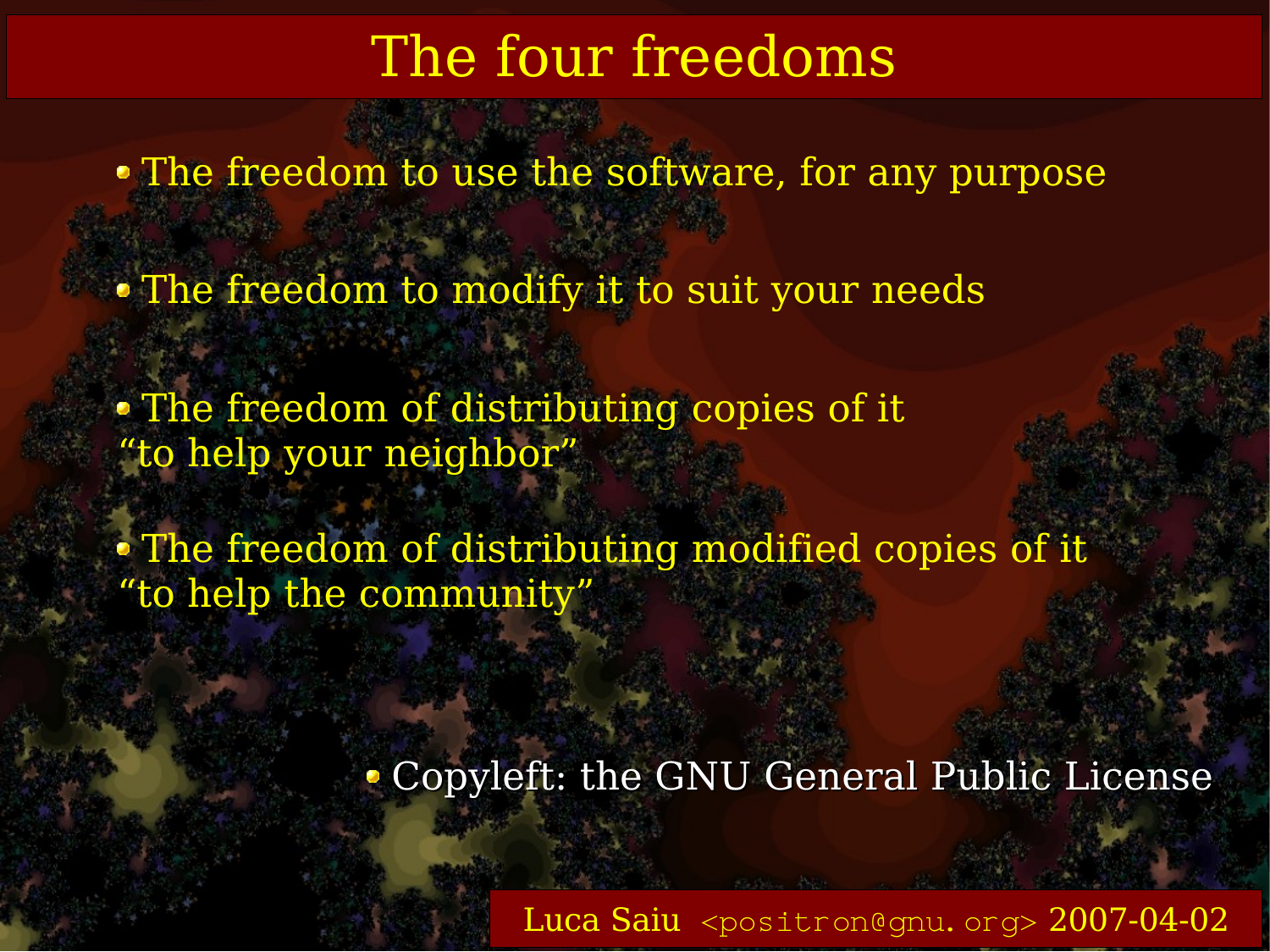## Free Software vs. Open Source

Two **very** different movements: ethical values vs. practical convenience

...but adherent of different movements often cooperate on practical projects

Linus Torvalds and Eric Raymond have the spotlight these days. They advocate Open Source, not Free Software.



By the way, the operating system name is "GNU/Linux"; "Linux" is its kernel...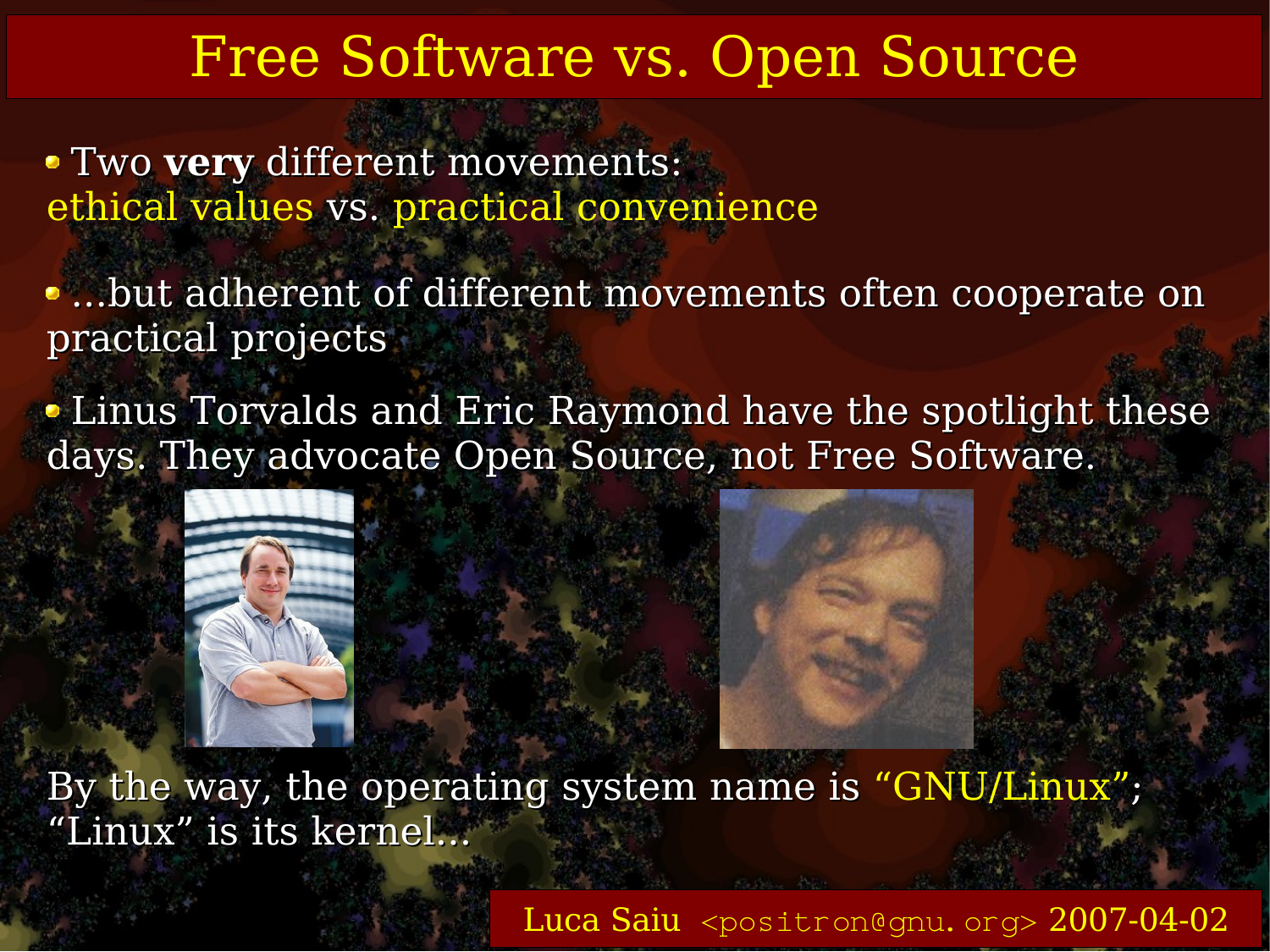# The GNU Project

A project to build a whole operating system which is free software, compatible with Unix.

• Started in 1983, complete in the first Nineties, except for the kernel... the HURD

- ...Linux arrived to fill the last gap
- The system is mature, complete, efficient, solid

**...but applications are always needed: the project grew** more ambitious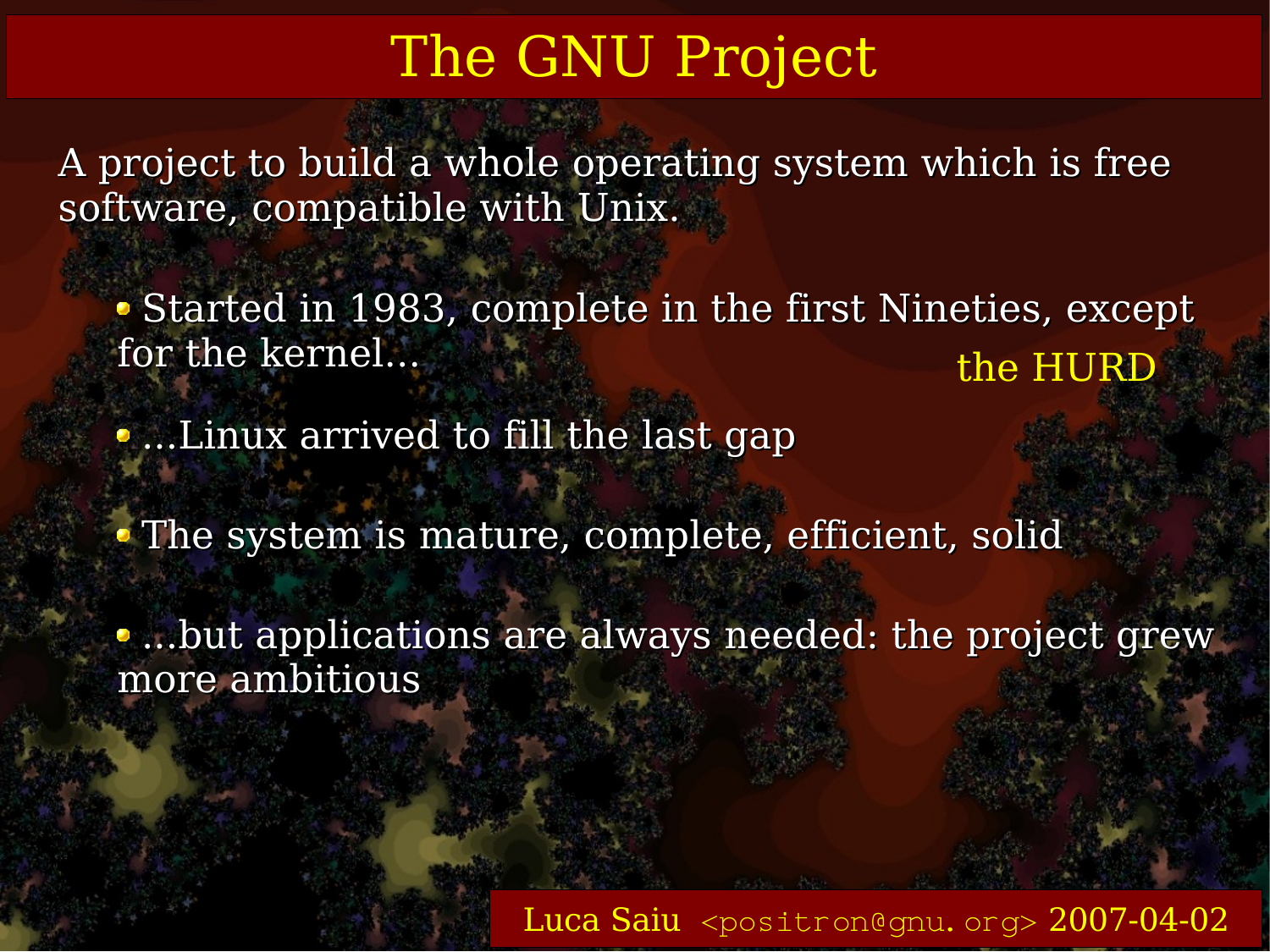## The GNU Project today

First of all, spreading the word about freedom

• A responsibility for other reasons: GNU software has also a fame of very high techincal quality

• Technical requisites: GNU projects must fit well together

• Uniform coding and documentation style

• Avoiding duplicate work

• Strategically important applications: making proprietary software obsolete

• Having a clear position in political battles: software patents, copyright on interfaces, DRM...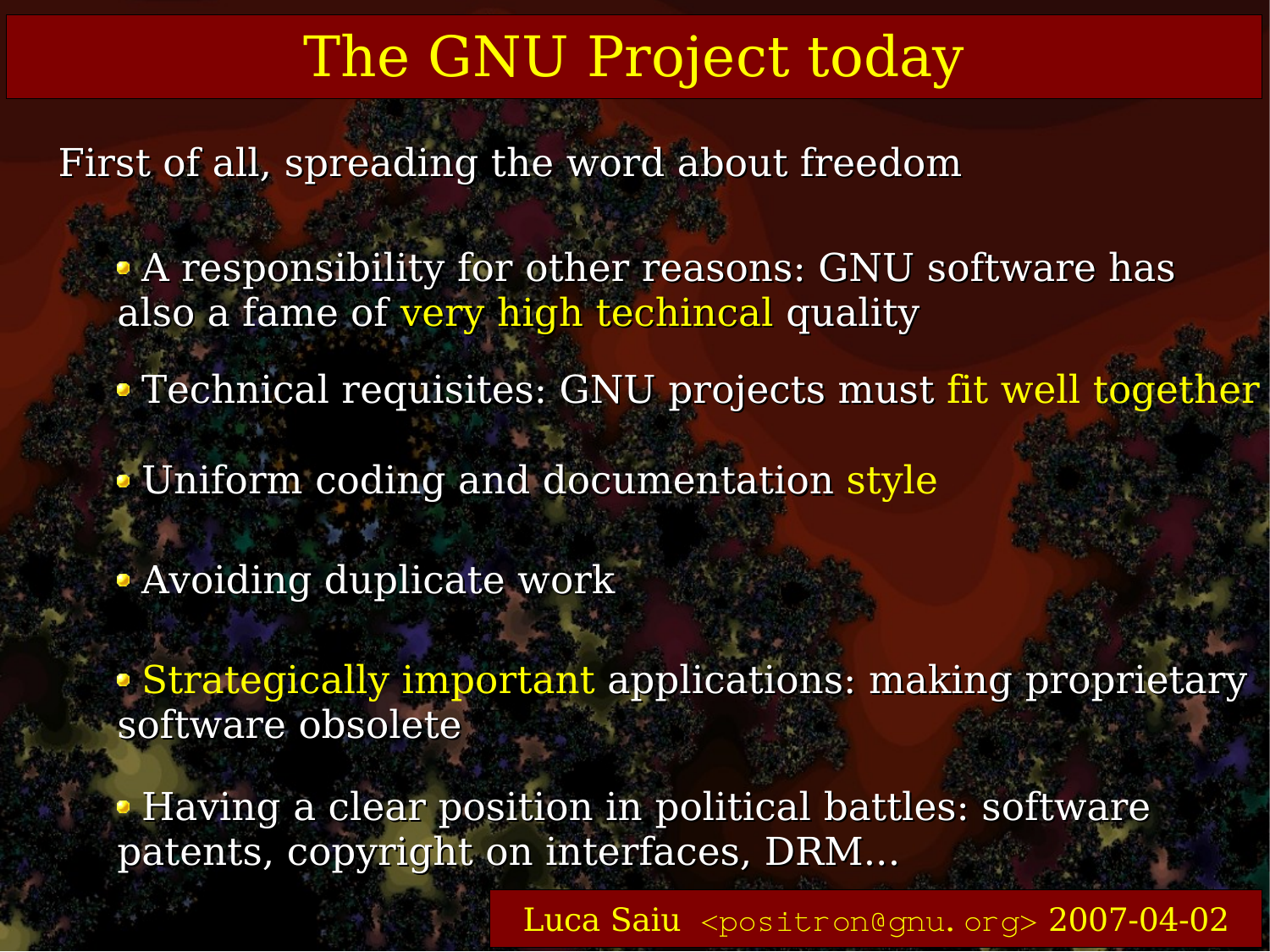# epsilon in GNU

epsilon is (currently) a peripherical project within the system

- ...but no other statically-typed functional languages are in GNU
- it fits well with the rest of the system
- Extremely portable (x86, PowerPC, UltraSparc)
- Useful as an extension language, with Guile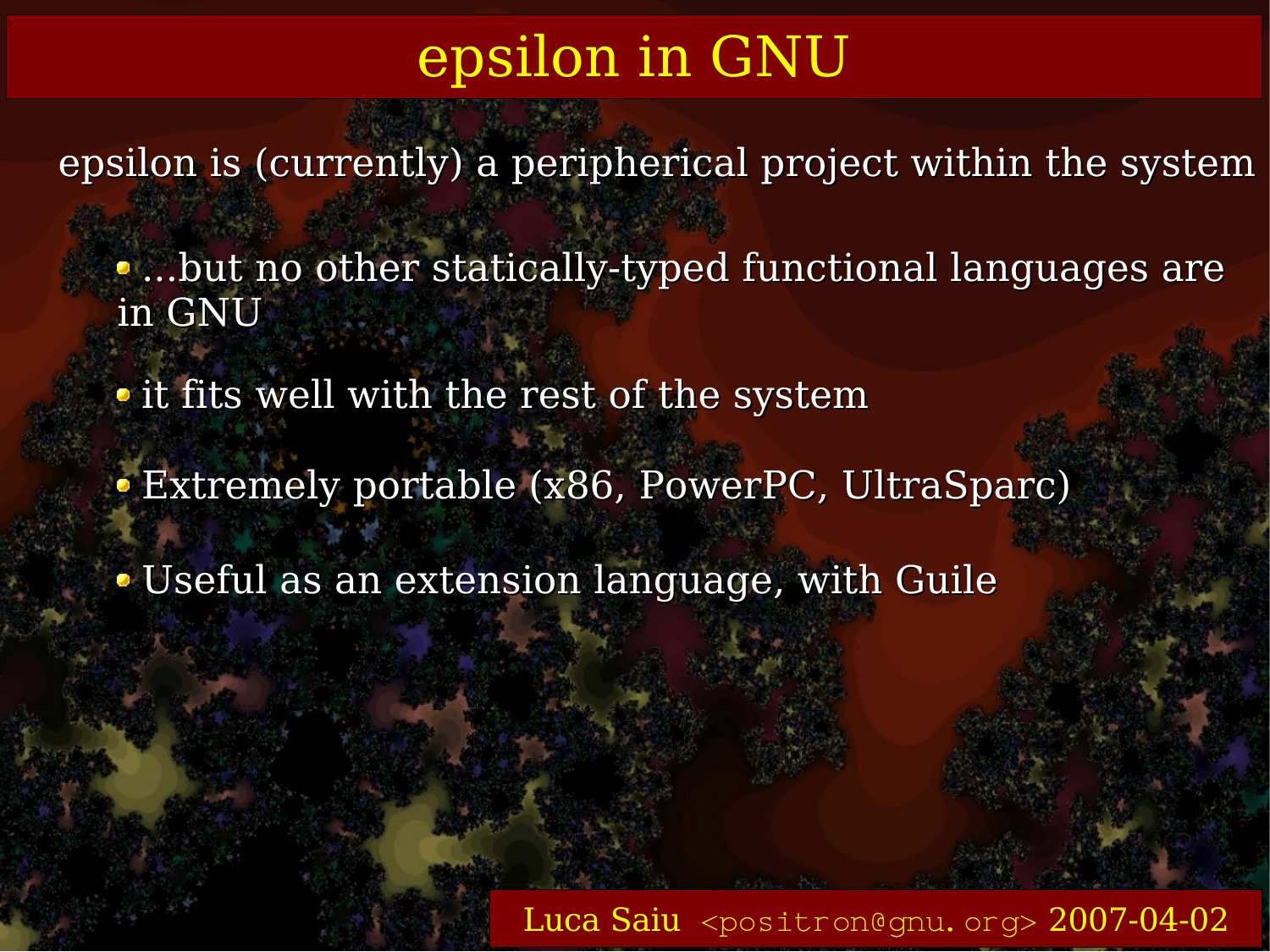### eAM: third implementation (2006-)

Bottom-up strategy: A general language-neutral machine The compiler isn't written yet

**C**bjectives:

Maximum Generality and efficiency (also compromising simplicity)

**User-definable types and primitive operators, with** C; zero overhead

Predefined general registers... and no other data structure By default: no stack, no heap No fixed calling convention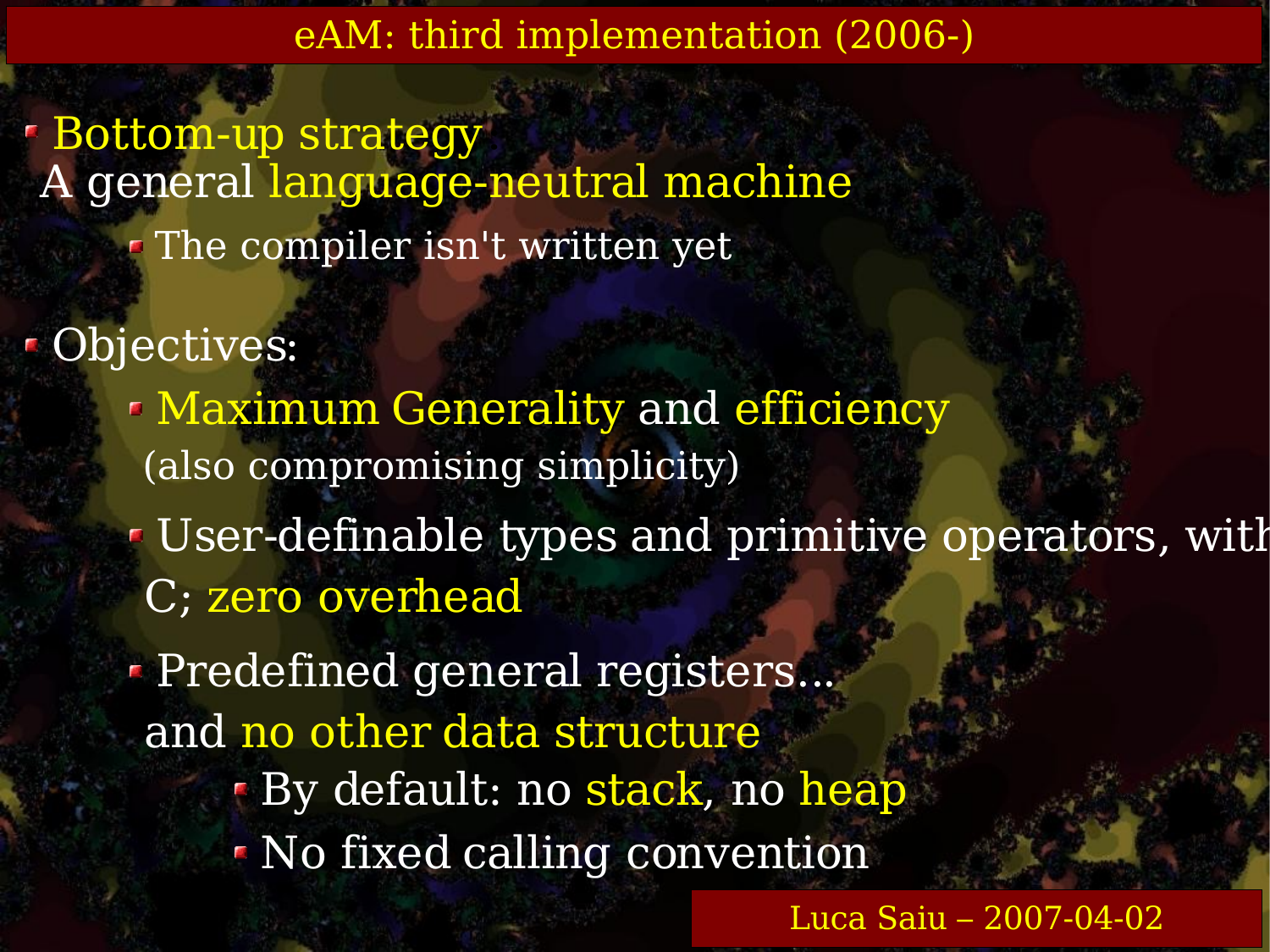### Third implementation: compilation model

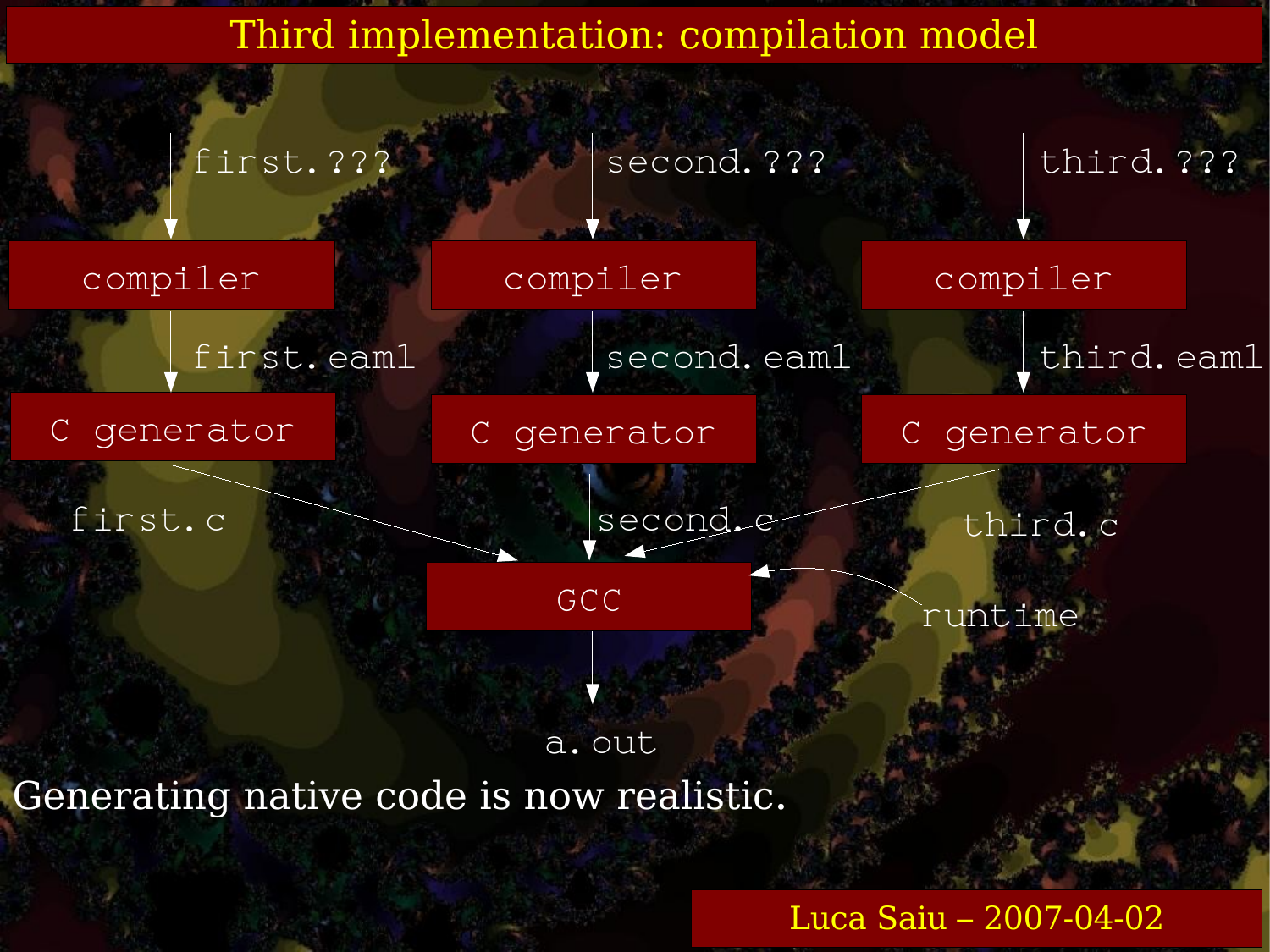### Third implementation: notable aspects

...

...

}

}

eAM registers to assembly registers:

### Basic block as C procedures:

 $8r1 :$   $=$   $8r2$ goto target:

target:

...

%r3 := %r1

...and "slow jumps" when ABIs forbid tail-call optimizations

%r2 %esi continuation\_t block1(void){ REGISTER\_1 := REGISTER\_2; return target();

Es.: x86

%r0 %ebx

 $8r1 \longrightarrow$  %edi

continuation\_t target(void){ REGISTER\_3 := REGISTER\_1;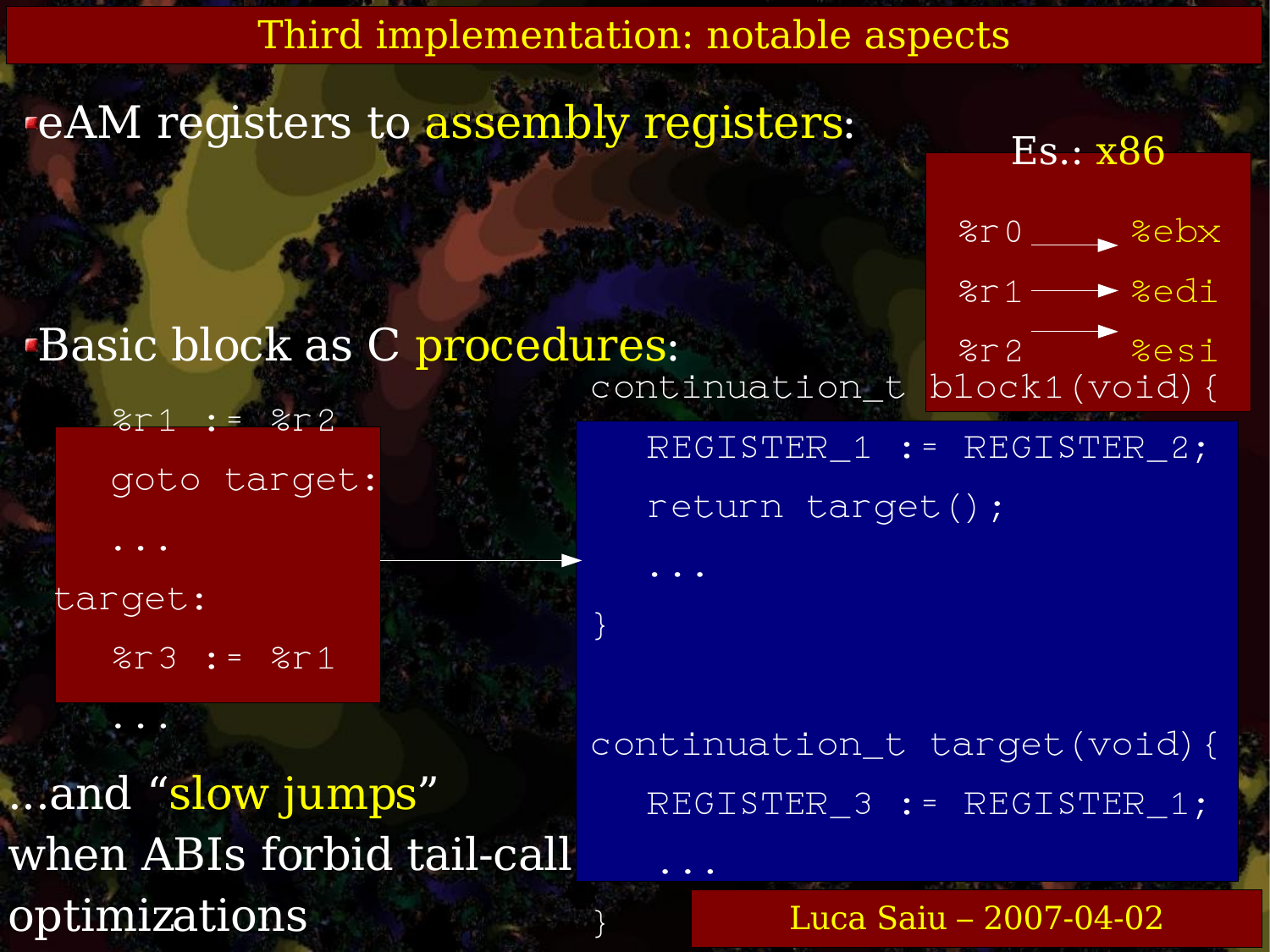### New eAM: an extension example

### Integers

#### exported primitive "

arity 2

c-name

"PRIMITIVE\_PLUS"

c-declaration

```
{#define PRIMITIVE_PLUS(X, Y) \
```

```
 ((word_t)((integer_t)(X) + (integer_t)(Y))) }
```
c-implementation

end primitive

## Primitive definition

#### L:

Primitive use in eAML

 $8r0 := +(8r2, 8r3)$  $8r1 := +(8r1, 8r3)$  $8r3 := +(8r3, 8r2)$ 

No stack and no garbage collector by default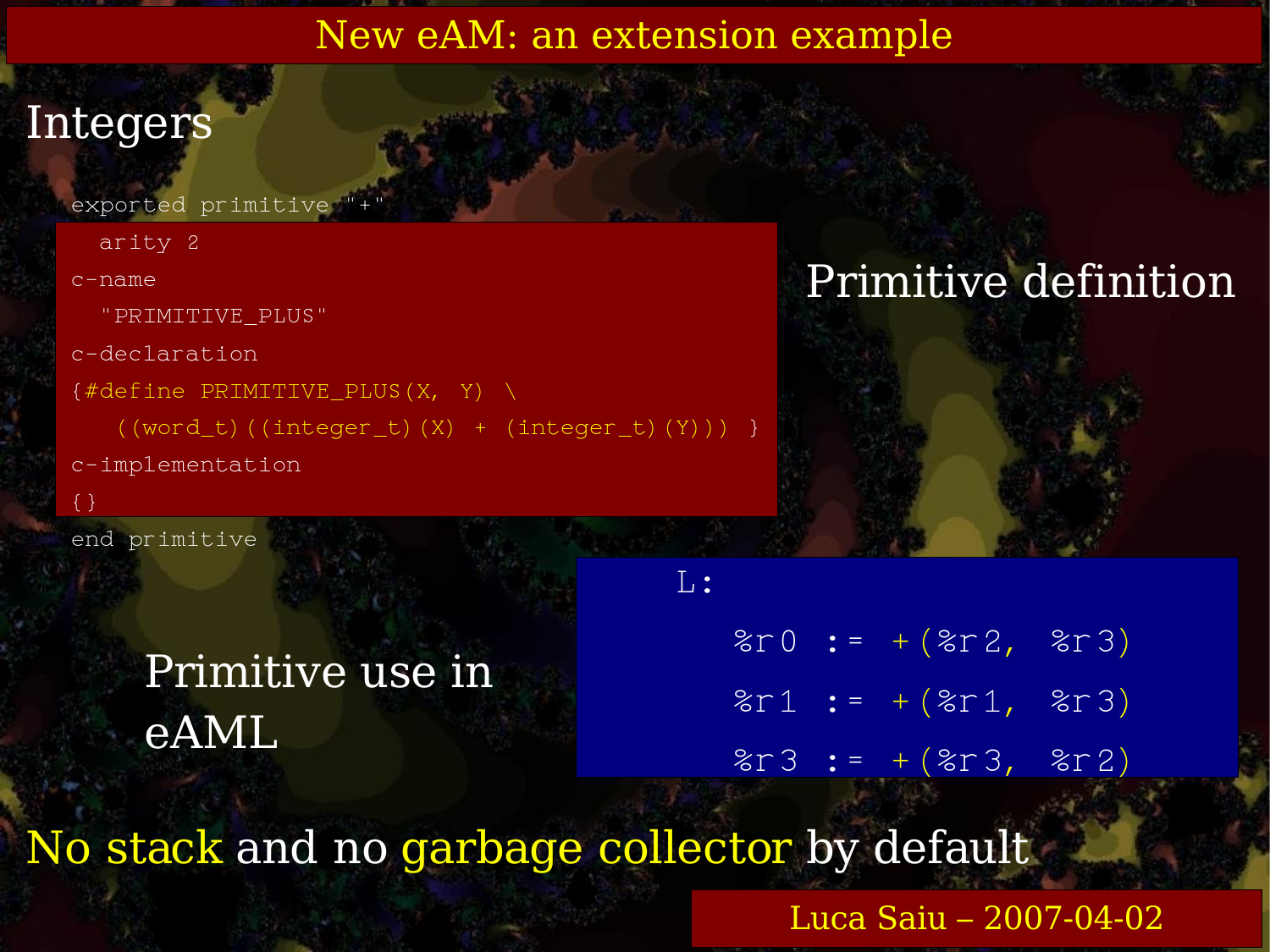#### New eAM: a micro-benchmark define mcd =

### MCD:

m¢d:

 $/\star$  ...  $\star$ 

while  $(x | = y)$  {  $if(x < y)$  $y = x;$ else  $x = \overline{y}$ ;

fix  $\setminus$  mcd .  $\setminus$  x .  $\setminus$  y . if x = y then x else if x < y then  $mcd \times (y - x)$ else

 $\texttt{mcd}$  (x - y) y; epsilon

if =(%r0, %r1) goto %r3 if <=(%r0, %r1) goto less:  $\Sigma$ r0 :=  $-(\$ r0,  $\Sigma$ r1) goto mcd: less:  $8r1 := -(8r1, 8r0)$ 

C



Luca Saiu – 2007-04-02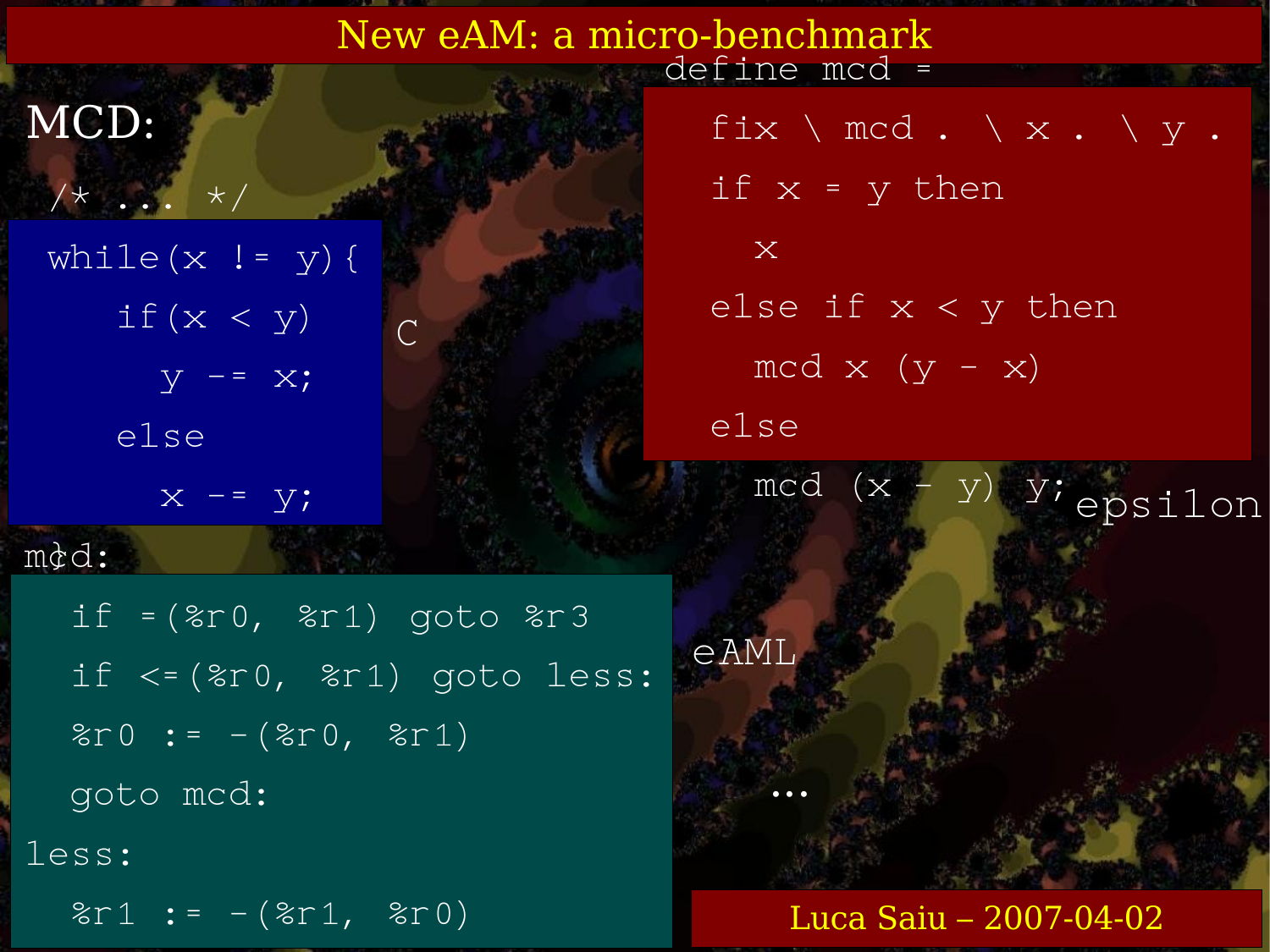## The future

epsilon should be implemented with a cleanly layered approach:

extended language, epsilon, core language, eAM

• Each layer useful and reusable by itself

User-definable syntax, semantics and constraints Easy to reason abo

partial evaluation, analysis for execution

**...and a Scheme backend (I promised it to RMS)**